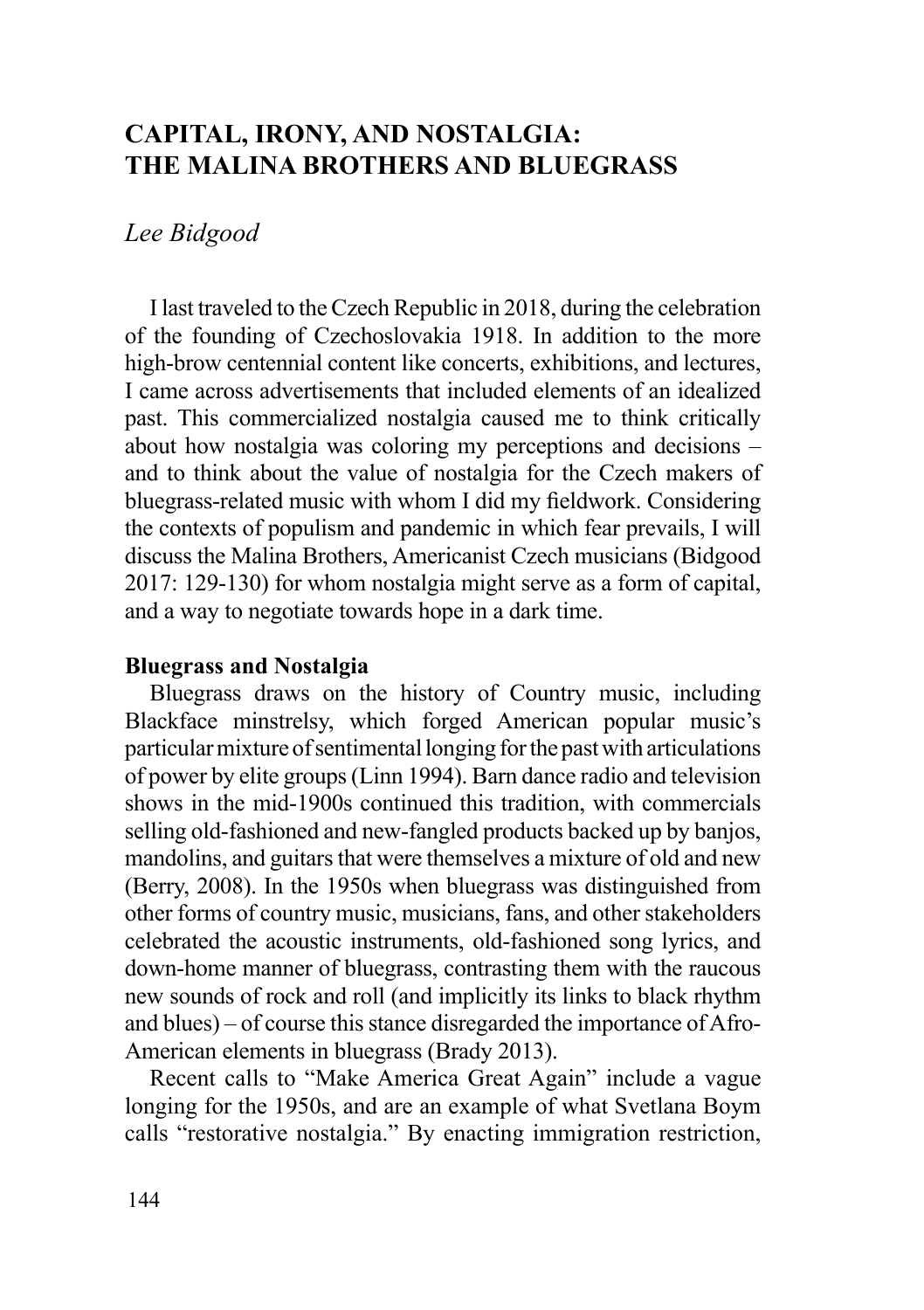limits on forms of expression, and support for an idealized traditional family (Reuters 2018), nationalist and populist groups have sought to gain power by capitalizing on loss and fear – responding to a desire to make things "like they used to be."

Nostalgia is a powerful tool for dealing with loss; centuries after physician Johannes Hofer coined the term in 1688 (Boym 2001: 1-18), psychological studies indicate that nostalgia can help provide meaning in life (Routledge et al. 2011). Bluegrass songs of the late  $20<sup>th</sup>$  and early  $21<sup>st</sup>$  century seek this kind of meaning through evocation of the past, for example *Tennessee 1949*, written by Pete Goble and Leroy Drumm. In the fifth verse the narrator reports that they have "searched the wide world over" for something that they "don't recall and couldn't find;" they end up "searching pictures in my memory, for Tennessee 1949" and in the chorus declare that "it would be so fine, if I could just go back to 1949" (Thompson 2018).

In *Tennessee 1949* the protagonist seeks to return to an idealized past, to "restore" it – if only in fantasy. In addition to restorative tendencies that are usually serious, Svetlana Boym describes a "reflective nostalgia" that is more playful, ironic, and humorous (Boym 2001: 49). John Hartford's song *Back in the Goodle Days* (a play on the English phrase "back in the good old days") is an example. The final verse twists the song's lyrical hook by proposing that future action will take place in the past: "Oh we did it then and we'll do it yet, back in the Goodle Days" – a turn that emphasizes the absurdity of our fascination with the past.

Of course, as in Boym's account of post-Communist memory, the restorative and reflective are often in dialogue. For most of a decade I have coached students in my courses in Bluegrass, Old-Time and Roots Music at East Tennessee State University to debate that "bluegrass music today is primarily characterized by innovation" – or, in other cases (to shift the tone of the exercise) that it is characterized by tradition. The debate is always spirited, but the conclusion at the end is usually that bluegrass (as a business, a style, and a mode of community-building) is innovative and traditional, that it is a form of music making that allows participants to both restore faithfully and reflect critically on the past.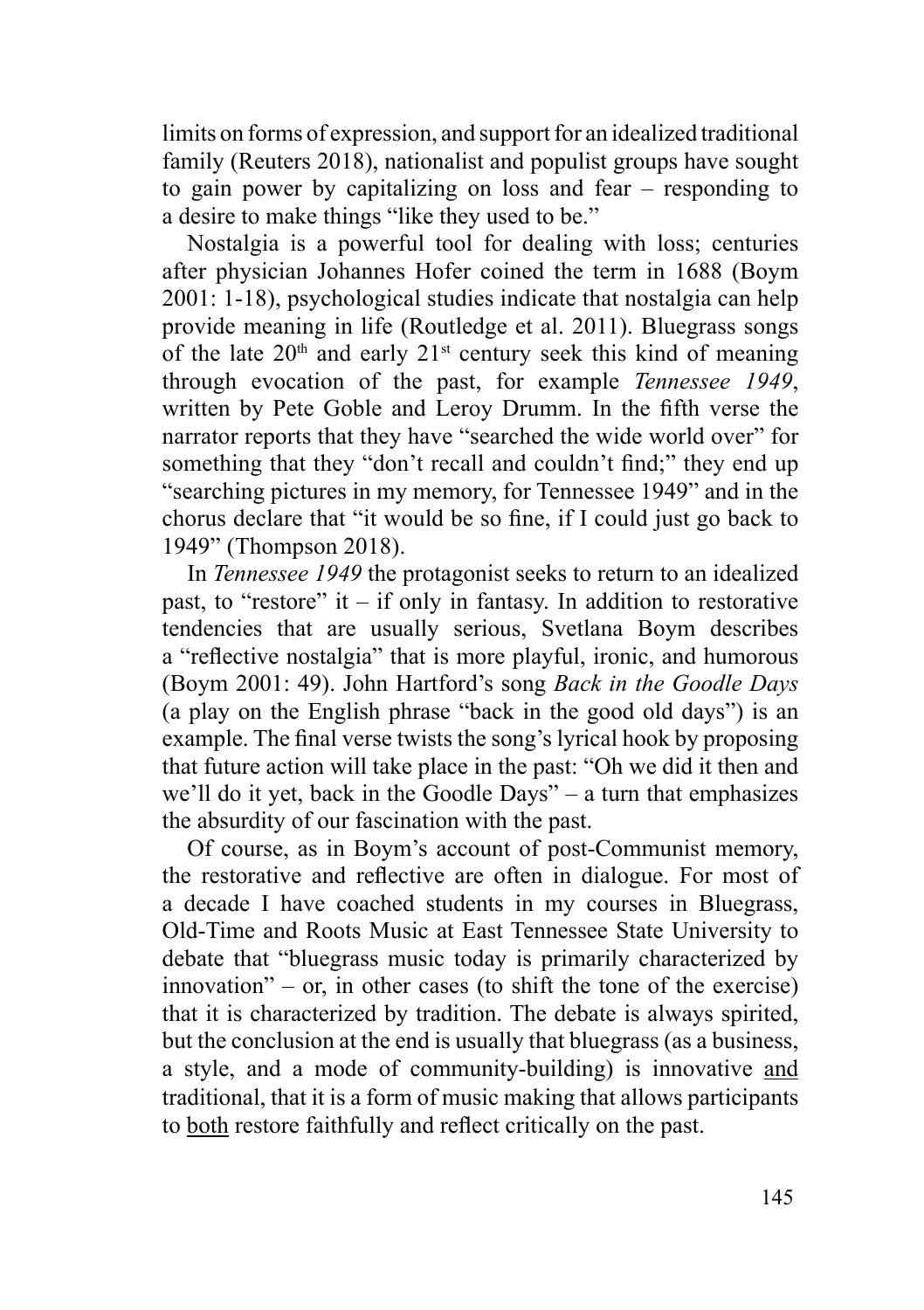### **The Malina Brothers and Nostalgia**

The Malina Brothers are a contemporary Czech group whose work evokes reflective connections to the past. A quartet, their group is made up of three family members – Luboš, Pavel, and Pepa Malina – joined by bassist Pavel Peroutka. The group is rooted not only in their common connection to the region around the city of Náchod, but also in the distinctive Americanist music making that has flourished generally in the Czech context and specifically in the Náchod area since the heyday of groups like the White Stars, Rangers/*Plavci*, and Greenhorns/*Zelenáči.* During the 1960s-70s these groups created a mix of country, folk, and bluegrass music – a blend that Tom Dickins has coined "Folk-Spectrum music" – that was commercially successful and very present in the mainstream of popular music (Dickins 2017). The Malinas' repertoire refers to this "golden age" when folk-spectrum music flourished with songs retexted for local use by songwriter Miroslav Jaroš (Mirek Skunk Jaroš), for example retextings of Tom T. Hall's *Faster Horses* and Hank Cochran's *Make the World Go Away* as *Rychlejší koně* and *Nech svět at' se točí dál*.

In addition to their music, the band communicates visually, with images from the American West: the art for their 2013 album *Rychlejší koně* presents a cowboy boot (complete with spur) on the cover; on the back panel of their 2015 disc made with Nashville country music star Charlie McCoy, a cowboy hat hangs on a hook above the track listing. The band's stage setup for their 2019 tours included a number of blankets featuring native American designs. When the group came to our home in Tennessee a shoe store that sold cowboy boots was a highlight of their visit.

Boym describes reflective nostalgia as "more oriented toward an individual narrative that savors details and memorial signs, perpetually deferring homecoming itself" (Boym 2001: 49). The Malinas' longest tours have been in the United States, where they have learned to create interstitial niches of "home away from home" through music and the social interactions that draw audiences into liminal zones of possibility.

The Malinas create these sorts of interstitial spaces through their use of the song *Flowers on the Wall*, (written by Lew DeWitt and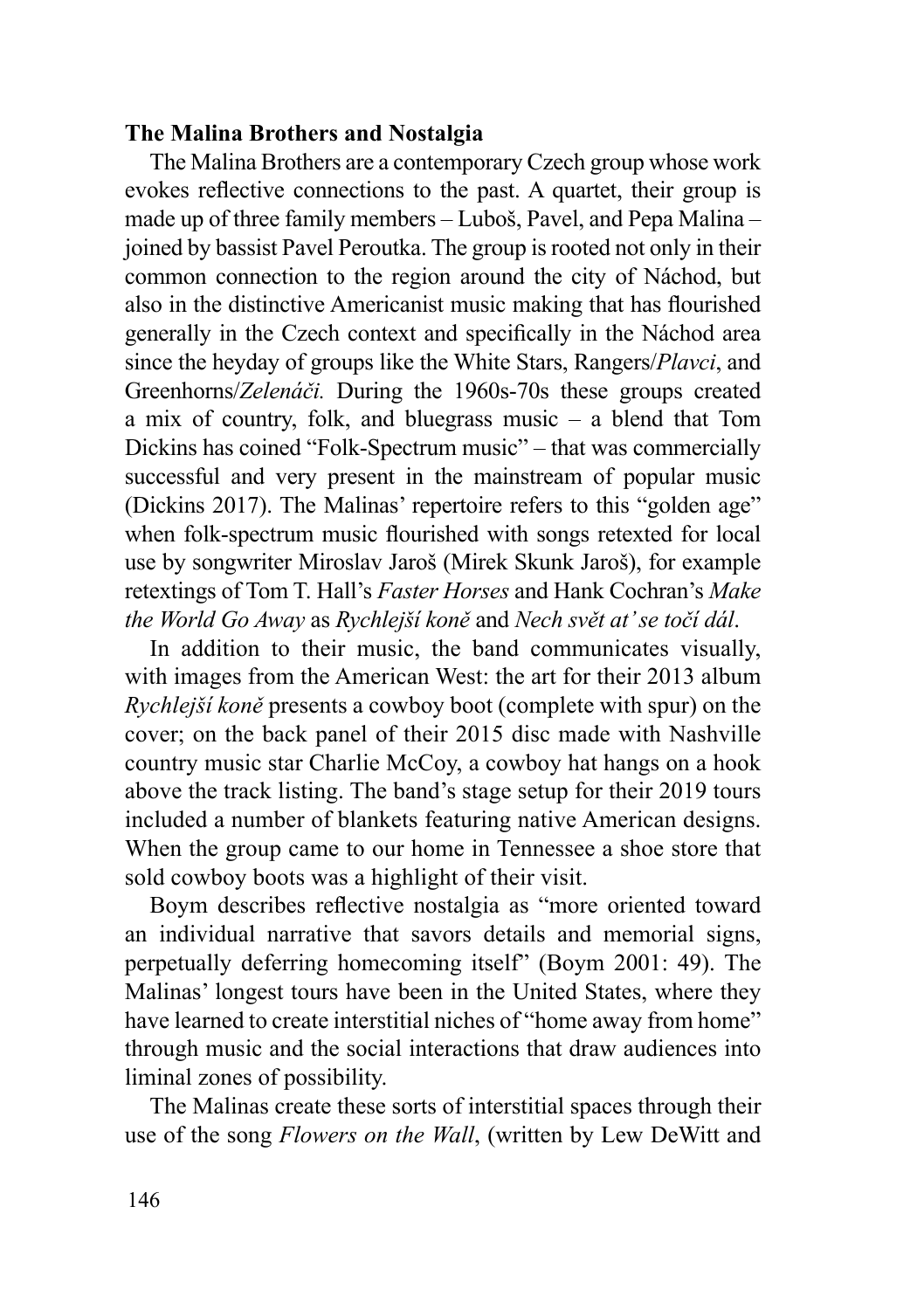popularized by the Statler Brothers in the 1960s) which Luboš first heard on a record purchased by his parents, and later heard in Quentin Tarantino's 1994 film *Pulp Fiction*. In playing the song the Malina Brothers create a combination of connections and meanings; literary theorist Linda Hutcheon proposes that "…nostalgia is not something you 'perceive' in an object; it is what you 'feel' when two different temporal moments, past and present, come together for you and, often, carry considerable emotional weight (Hutcheon 1998: 4)." *Flowers on the Wall* can be a point of connection to audiences' distinctly Czech connoisseurship of American country music, a connection to childhood memories, or a cosmopolitan connection to contemporary cinema.

### **Irony, Nostalgia, and Capital**

Ethnomusicologist Mark Dewitt's discussion of social capital in a music scene highlights the importance of bonding and bridging connections to the sustainability of a community – connections that operate within boundaries of family, community, or group, and those which cut across social divisions (DeWitt 2009:24). We could see *Flowers on the Wall* as reinforcing elements that we might consider as "Česká Country" (i.e. something that might play on distinctively Czech station *Country Radio*) or as something that might be discussed at a cosmopolitan conversation during the intermission of a concert at the *Folkové prázdniny* in Náměšť nad Oslavou.

Things aren't all positive; nostalgia can be a part of exclusion, especially in a climate of populism and nationalism. Routledge et al (2011) indicate that nostalgia can increase social connectedness. A government or other regime could be supported by situations in which common feelings of nostalgia lead to exclusion – as with the immigration and family policies I mentioned earlier.

I will conclude with a bit of hope. I am inspired by people who go against the cultural inertia that leads us to contention and personal gain. In his discussion of social capital, DeWitt tells the story of accordion player Danny Poullard, a tradition-bearing elder in the Northern California cajun music and dance scene who has freely shared his expertise with beginners – he even teaches lessons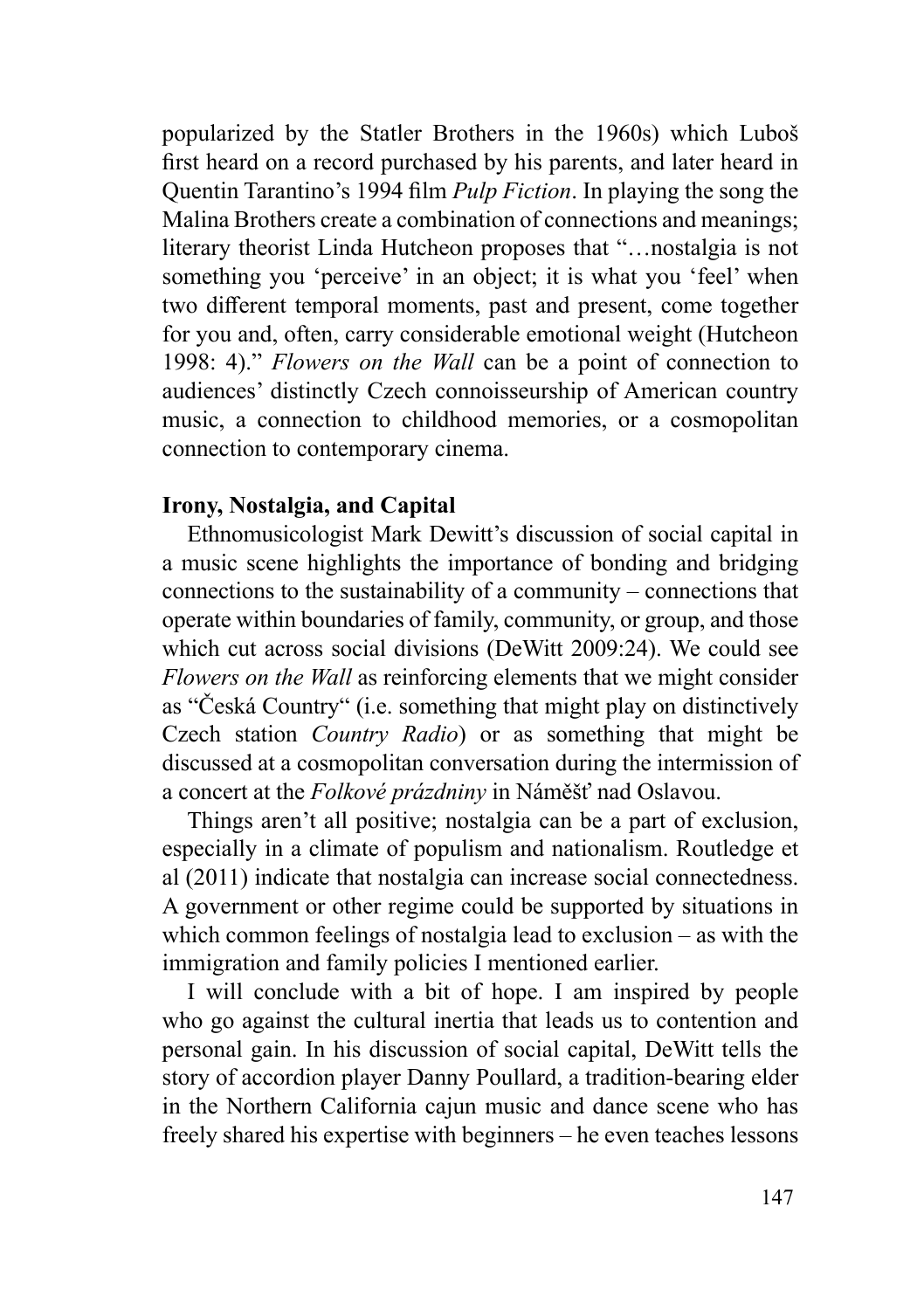for free. Poullard's actions defy the logic of capitalism, which would expect exchange of economic capital for cultural capital. We usually pay for what we receive. Interpreting Poullard's strategy using theories of social capital, DeWitt describes it is "stable," and significantly, as sustainable (Dewitt 2009: 23).

It is my hope that Americanist artistic entrepreneurs like the Malina Brothers can continue to negotiate a sustainable career through their reframing of bluegrass and country music within Czech sensibilities, including irony and nostalgia. Linda Hutcheon points out productive links between the two: "The ironizing of nostalgia […] may be one way the postmodern has of taking responsibility for such responses by creating a small part of the distance necessary for reflective thought about the present as well as the past" (Hutcheon 1998: 7). The Malinas' creation of reflective (rather than restoratively) nostalgic experiences indicate that it might still be possible to draw from the past in ways that are viable in terms of ethics and economics as well as aesthetics.

### **Bibliography:**

- BERRY, Chad (ed.). 2008. *The Hayloft Gang: The Story of the National Barn Dance.*  Urbana: University of Illinois Press.
- BIDGOOD, Lee. 2017. *Czech Bluegrass: Notes from the Heart of Europe.* Urbana: University of Illinois Press.
- BOYM, Svetlana. 2001. *The Future of Nostalgia*. New York: Basic Books.
- BRADY, Erika. 2013. "Contested Origins: Arnold Shultz and the Music of Western Kentucky." In *Hidden in the Mix: The African American Presence in Country Music*, edited by Diane Pecknold. Urbana: University of Illinois Press. 100-118.
- DeWITT, Mark. 2009. "Louisiana Creole bals de maison in California and accumulation of social capital." *The world of music* 51 (1): 17-34.
- DICKINS, Tom. 2017. "Folk-Spectrum Music as an Expression of Alterity in 'Normalization' Czechoslovakia (1969–89): Context, Constraints, and Characteristics." *The Slavonic and East European Review* 95 (4): 648-690.
- LINN, Karen. 1994. *That Half-Barbaric Twang:The Banjo in American Popular Culture*. Urbana, University of Illinois Press.
- ROUTLEDGE, Clay ARNDT, Jamie WILDSCHUT, Tim SEDIKIDES, Constantine – HART, Claire M. – JUHL, Jacob – VINGERHOETS, Ad J. – SCHOLTZ, Wolff. 2011. "The past makes the present meaningful: Nostalgia as an existential resource." *Journal of Personality and Social Psychology* 101: 638-652.